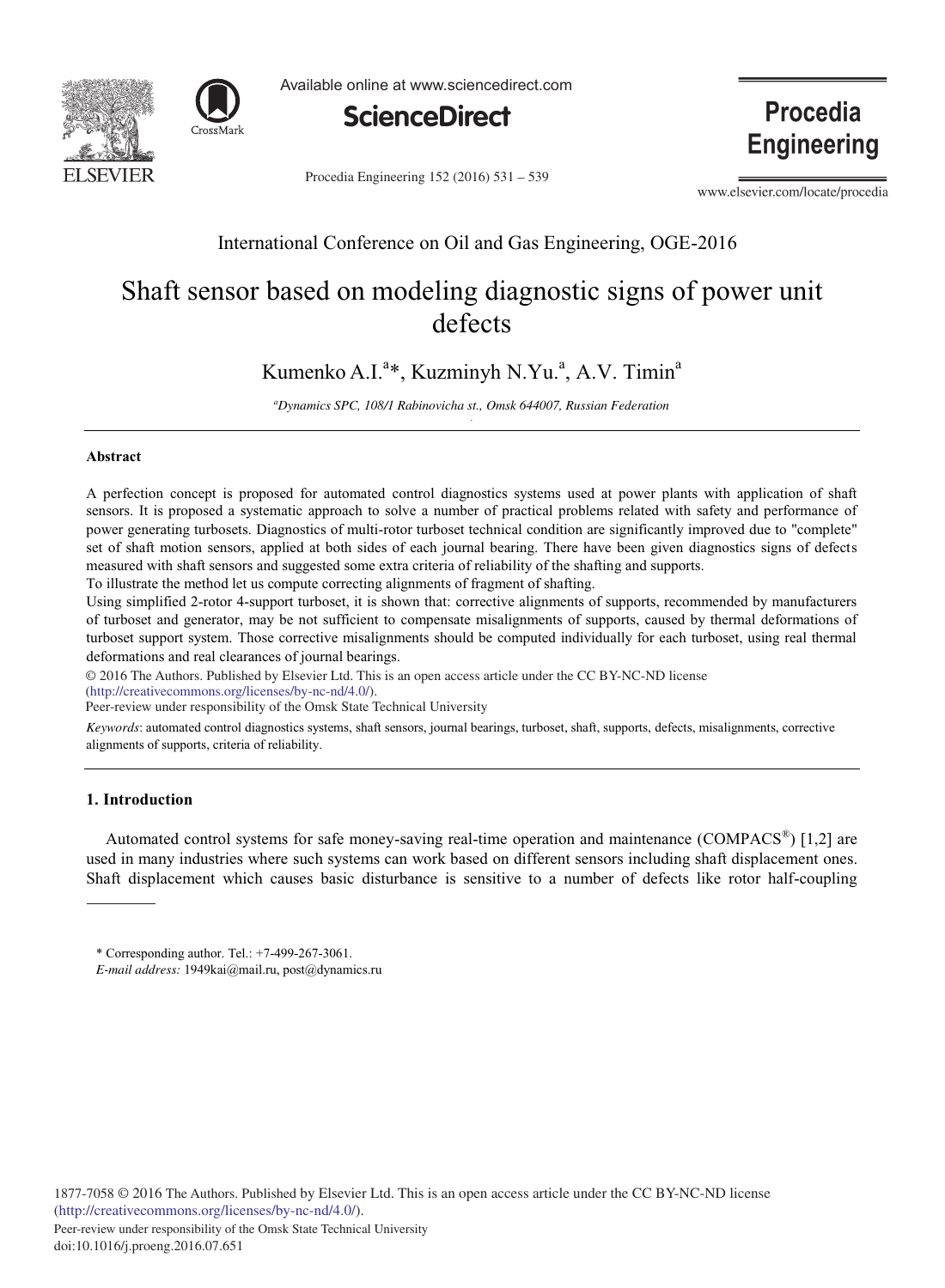assembly defects, defects of rotor centering in the turbine setting, support malfunction, etc. At domestic thermal power-plants, where at least one pair of shaft sensors is installed in bearings on turbine units [3], the vibration experts cannot see the turbine unite adjustment without important initial information about rotor movement. However, these sensors information is processed by the existing systems within minimum scope, only for the purpose of vibration problem solution. These tasks are covered by the new GOST [4] instead of the old GOST 27165-1998. But the key information contained in the static characteristics read with shaft sensors (levitation curve, minimum clearance, etc.) and in other proper characteristics (power friction loss, misalignment, rigidity and oil film damping, etc.) is not used and not analyzed. Also, the new GOST [4] is supported with no guidance papers for defect diagnostics and for use of characteristics dependable on the bearing design and operation conditions including very important parameters of bearing capacity and friction loss.

Some foreign companies use levitation curves for diagnostics of different plants and units, but they cannot go beyond the problems covered by ISO 7917-2:2009. According to this ISO, shaft displacement sensors are installed on one side only or on the bearing transverse axis. However, it is impossible to evaluate correct technical condition of the support because of rotor journal misalignment caused by a number of factors.

It is very difficult and laboriously to discover defects using the current method support and software provided by tens of companies, so far as the main problem, defect search automaton and development of criteria for evaluation of residual defects risk or acceptability, has not been solved. As opposed to other ones the COMPACS<sup>®</sup> system can make complete diagnostics in automatic mode [1].

In such a way, the following new problems now arise:

- adaptation of the COMPACS<sup>®</sup> systems for power units with journal bearings;
- development of methodological support and diagnostic power unit failure indicators based on shaft sensors, as well as auxiliary diagnostic problems solutions;
- check and development of diagnostic signs by means of physical and mathematical modeling;
- perfection of vibration monitoring specifications and diagnostic systems for different turbine units.

 This work solves in part the first two problems resulting in exemplary modeling of support misalignment and determination of correcting alignment. In [7,8] for the COMPACS<sup>®</sup> systems there are prospects of shaft sensors in full set considered for the purpose of unit rotor balancing and centering perfection. The full set of shaft sensors means installation of two sensor pairs on both sides of the rotor journal in the bearing according to [4].

## **2. Diagnostic signs of defects based on the shaft sensors complete system**

Measurement of shaft displacement based on the complete set of sensors allows specifying the following defect diagnostic signs (see Table 1). The table also includes extra criteria of reliability. The criteria and defect diagnostic signs given in Table 1 may be grounded by the current document in part only. The rest should be analyzed and perfected, if necessary, in respect to an individual unit during the system adaptation. *Alongside with the suggested criteria, the turbine unit reliability criteria must be performed according to GOST R 55263-2012*[4]*.* 

Realization of the Table 1 criteria involves the following problems solutions in the course of monitoring ONLINE:

- calculation of minimal journal misalignment and gaps, i.e. the modes with inadmissible gaps and loss in bearing capacity;
- connection of minimal gaps and misalignment with babbit temperature for all loading conditions and rotary speeds;
- calculation of gap correlation and journal misalignment based on the data of housing absolute extension;
- calculation of static and dynamic loads in supports;

Table 1. List of defects measured or diagnosed with shaft sensors.

| No | Defects<br>.                        | Diagnostics indicators<br>- - -<br>. | temarks<br>$\sim$ $\sim$ $\sim$ $\sim$ |  |
|----|-------------------------------------|--------------------------------------|----------------------------------------|--|
|    | defects<br>a)<br>. etatıc<br>static |                                      |                                        |  |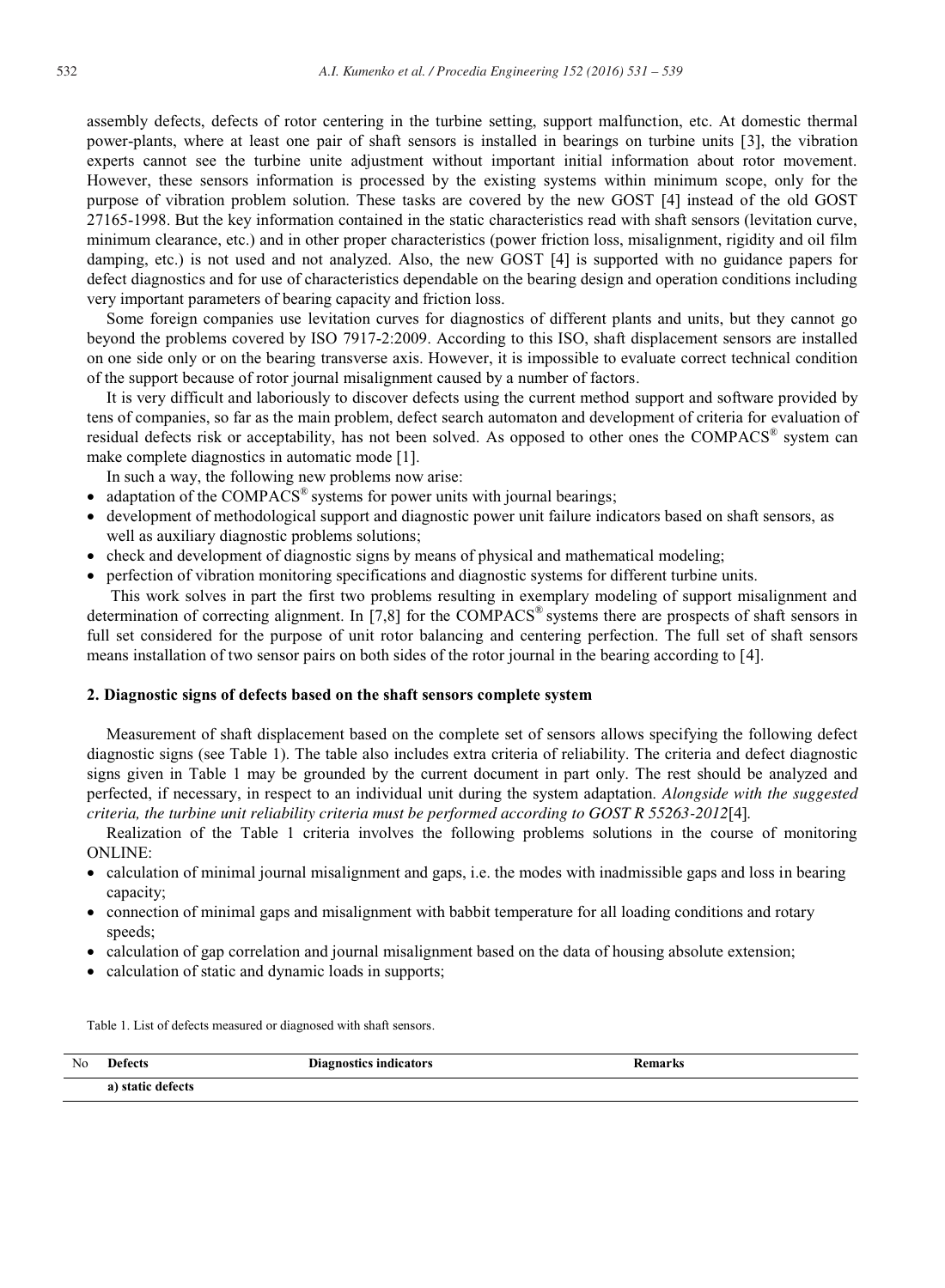| 1.               | minimum static clearance less<br>than allowable                                                                    | δ≤[δ];                                                                                                                       | Los of carrying capacity, babbit contact<br>threat. $\lceil \delta \rceil$ is calculated for every<br>individual bearing. |
|------------------|--------------------------------------------------------------------------------------------------------------------|------------------------------------------------------------------------------------------------------------------------------|---------------------------------------------------------------------------------------------------------------------------|
| 2.               | Journal skewing                                                                                                    | To be developed                                                                                                              | Support uneven loading.                                                                                                   |
|                  |                                                                                                                    |                                                                                                                              | It may be caused by bearing incorrect<br>alignment or by support bite at restricted<br>spread.                            |
| 3.               | Static load deviation                                                                                              | $\Delta Q \geq 0.4*Q$                                                                                                        | Static load deviation over 40 %                                                                                           |
| 4.               | Babbit contact                                                                                                     | Minimum negative clearance.                                                                                                  | $[T_{bab}]$ – specified by the manufacturer.<br>Signal spectrum scattering.                                               |
|                  |                                                                                                                    | $T_{bab} \geq [T_{bab}];$                                                                                                    |                                                                                                                           |
| 5.               | Support misalignment                                                                                               | End or radial misalignment overriding                                                                                        | Allowed deviation of alignment is<br>specified for every individual half-<br>coupling.                                    |
| 6.               | Jump of a journal relative position<br>in the bearing boring                                                       | Irreversible change of a relative position of the journal<br>and boring                                                      | Specified for every individual support                                                                                    |
| 7.               | Packing rubbing                                                                                                    | Minimum clearance in packing B is assessed less than<br>allowable one                                                        |                                                                                                                           |
| 8.               | Exceeded fluctuating stress in<br>rotor journals, weld joints and<br>half-coupling bolts caused by<br>misalignment | $\alpha \geq  \alpha $                                                                                                       | $\lceil \sigma \rceil$ = 20 MPa                                                                                           |
|                  | b) dynamic defects                                                                                                 |                                                                                                                              |                                                                                                                           |
| $\boldsymbol{9}$ | Exceeded dynamic load                                                                                              | $Qd \geq [Qd]$                                                                                                               | Babbit destruction probability.                                                                                           |
| 10               | Residualunbalanceexceedsallowed                                                                                    | $\lceil 3 \rceil \leq 3$                                                                                                     | Specified for every individual for each<br>support depending on it flexibility [7].                                       |
| 11               | Minimum dynamic clearance less<br>than allowable                                                                   | $\delta_d \leq [\delta_d];$                                                                                                  | Babbit contact threat. $[\delta_{\Pi}]$ is specified<br>for every individual bearing.                                     |
| 12               | Insufficient resonance tune-out at<br>running speed                                                                | Critical frequency tune-off less than<br>10 %                                                                                | Danger of high vibration at rotational<br>frequency                                                                       |
| 13               | Insufficient resonance tune-out at<br>doubled speed                                                                | Critical frequency tune-off less than<br>10 %                                                                                | Danger of vibration at doubled<br>rotational frequency                                                                    |
| 14               | Residual deflection                                                                                                | Rotor beat inside the cylinder at slow speed exceeds<br>allowed by 0.05mm                                                    | Heightened vibration and packing<br>damage at critical frequency.                                                         |
| 15               | Crack                                                                                                              | Complex criterion of spectral characteristic changing                                                                        |                                                                                                                           |
| 16               | "Elbow"                                                                                                            | Rotor beat from the side of half-coupling at law speed<br>exceeds allowed and has anti-phase nature for adjacent<br>supports |                                                                                                                           |
| 17               | "Pendulum"                                                                                                         | Rotor beat from the side of half-coupling at low speed<br>exceeds allowed and has in-phase nature for adjacent<br>supports.  |                                                                                                                           |
| 18               | Heightened dynamic flexibility of<br>support                                                                       | High vibration of support at small perturbation                                                                              | Dynamic flexibility of supports are to be<br>studied on prototype models and to be<br>controlled.                         |
| 19               | Support resonance                                                                                                  | Independent position of support resonance at absence of<br>shafting resonance                                                | Support resonance must be removed.                                                                                        |
| 20               | Rotor (rotor system) resonance in<br>shafting                                                                      | Rotor resonance in shafting exists                                                                                           | Rotor resonance is a design defect<br>which can be removed in part with<br>incorrect rotor half-coupling alignment        |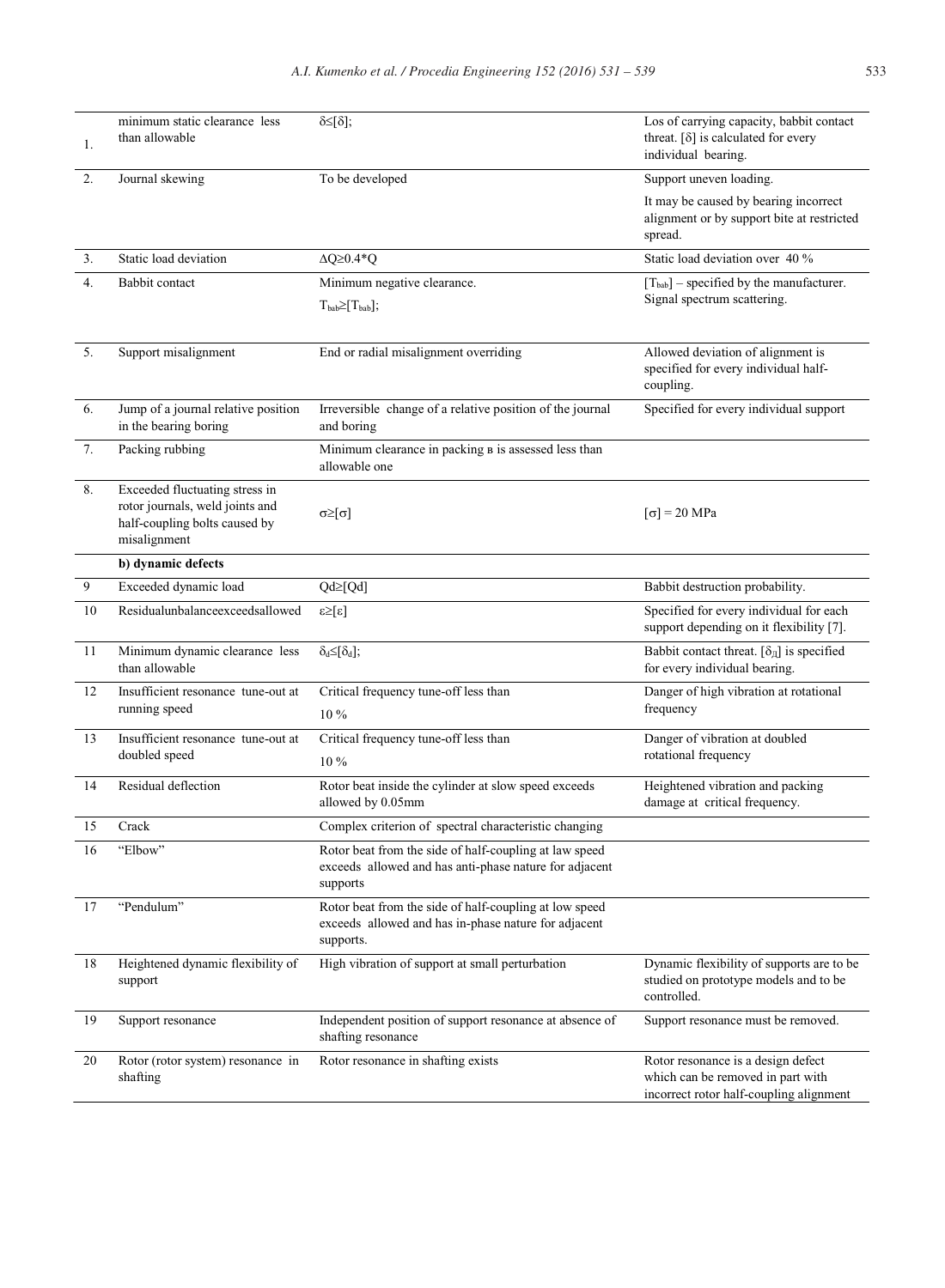|    |                                                                                      |                                                                                           | and bearing clearance changing. |
|----|--------------------------------------------------------------------------------------|-------------------------------------------------------------------------------------------|---------------------------------|
| 21 | Exceeding fluctuating stress in<br>journals, weld joints and half-<br>coupling bolts | $\alpha \geq  \alpha $                                                                    | $\lceil \sigma \rceil$ = 20 MPa |
|    | s) spectral characteristic                                                           |                                                                                           |                                 |
| 22 | Subharmonic resonance                                                                | Frequency is exactly $\frac{1}{2}$ ; 1/3; $\frac{1}{4}$ , etc., of operating<br>frequency |                                 |
|    |                                                                                      | $V_{SH} \geq 0.1$ mm/s                                                                    |                                 |
| 23 | Low-frequency vibration at XX                                                        | $V_{LFV} \geq 0.1$ mm/s                                                                   |                                 |
| 24 | Low-frequency vibration under<br>load                                                | $V_{LFV} \geq 0,1$ mm/s                                                                   |                                 |

- determination of rotor journal relative position jumps in bearing boring;
- identification and prevention of babbit/unit gland rubbing;
- correlation of journals dynamic misalignment and rotor vibration determination;
- evaluation of the shafting operation condition according to the results of shaft oscillation under the requirements [4];
- analyzing the shaft and support amplitude-phase-frequency characteristics for different load systems of startup or rundown, and information accumulation for more effective automated calculation of disbalance and correcting load systems:
- evaluation of rotors residual disbalance;
- identification of support resonance (stator-foundation) and rotor resonance in shafting;
- calculation of trajectories, spectral and other characteristics of shaft movement;
- evaluation of rotor beating is connected to its residual bowing or to imperfection of the rotor half-couplings assembly;
- calculation of stress in rotor journals, weld joints or in half-coupling bolts caused by misalignment of supports relative position;
- calculation of stress in the specified cross-sections and their time-frequency dependence caused by elevated vibration of supports cased by defects [7,8];
- evaluation of end-of-life of rotor half-coupling bolts according to the current standards;

In the long view, problems of torsion oscillation and thermomechanical fatigue of high-temperature rotors will be solved.

All the above problems are impossible to be solved manually, we can solve them in automatic mode only. Imported diagnostics systems, due to limited number of shaft sensors, allow solving only few of the mentioned problems.

Fig. 1 shows a simplified block diagram of the operation condition monitoring system which covers the biggest problems to be solved. A part of the methodological support applied in this work is presented in works [7-11] and based on experience in methodological support and software for design calculation of static and dynamic characteristics of turbine unit shafting. As against problems assigned before [11], when developing methodological support and software we offered new improved approaches to calculation of static and dynamic characteristics of oil film [10,12], which allow considering the latest achievements in this field. Let us emphasize that it is for the first time when some defects can be measured directly based on the complete system of sensors.

#### **3. Samples of alignments defects modeling for 4-support system of rotors**

To illustrate the method let us compute correcting alignments of fragment of shafting.

The task is the following. All constructional properties of shafting are known, including geometrical and inertial parameters as well as stiffness for rotors, journal bearings and coupling halves [9,10].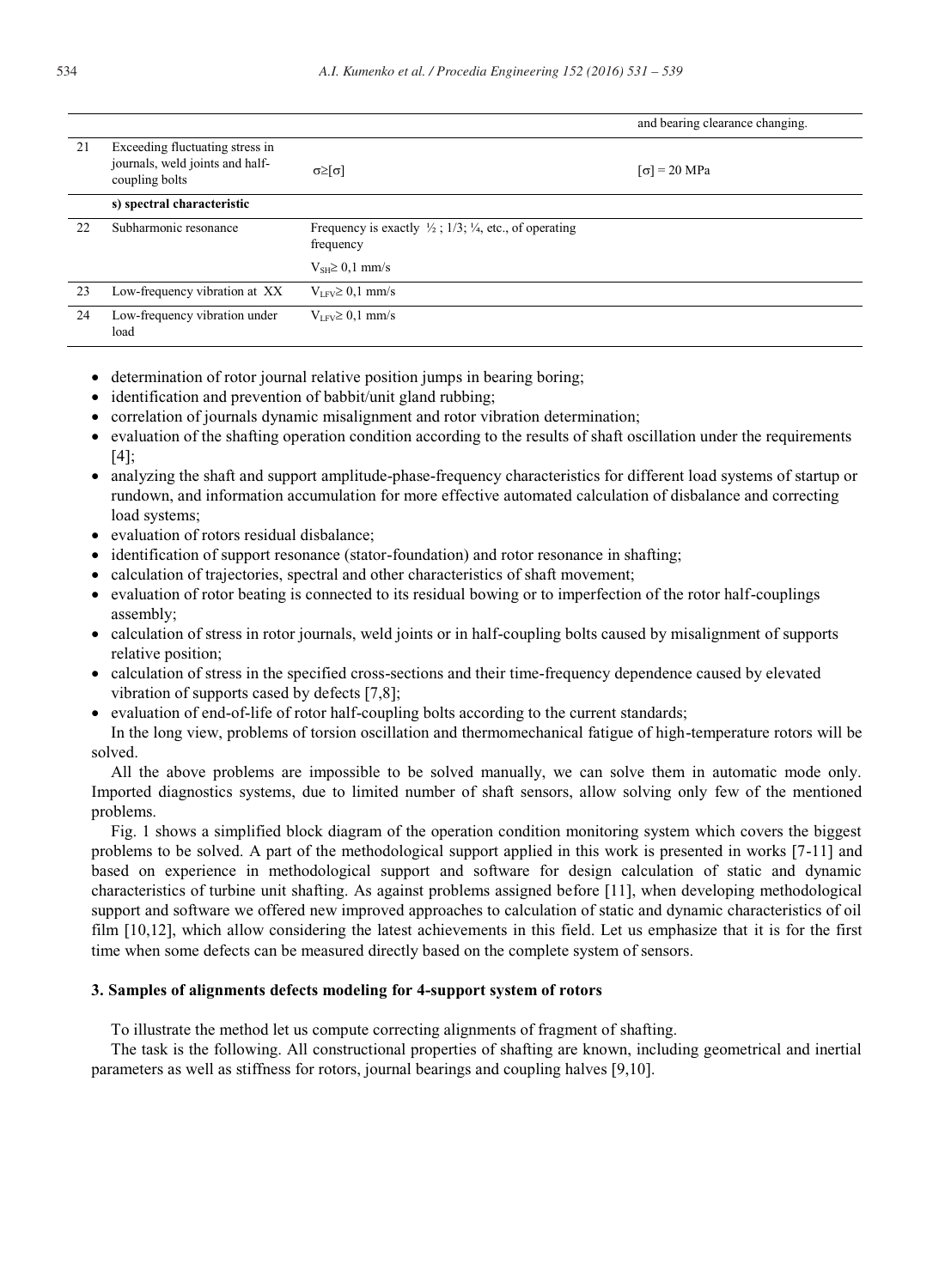

Fig. 1. Simplified block diagram of the COMPACS-T<sup>®</sup> control systemfor operating conditions.

For each support of unit  $\# 1$  and  $\#2$  it is known average thermal displacement of support unit due to heating while operation (see item 5 of Table 2, 3). Those displacements are measured by Ltd.«SibAtomGeodezia». It is known that manufacturer of turboset recommends to raise support units of exciter by 0.3 mm with respect to support units of the generator. The task is to find reaction forces at support units during operation mode, as well as to compute corrective alignments of supports, aimed at correction of reaction forces towards nominal values.

To demonstrate the power of technique proposed, we'll compute corrective alignments for 2-rotor fragment of turbosets shaft. Let's subdivide "electric generator rotor – exciter rotor" subsystem. There are overall input and output data for unit # 1 and unit # 2 listed in Table 2 and 3.In both tablenormalized displacements of supports are used, i.e. supports elevations are measured relative to line, connecting first and last supports (# 11 and # 14) of fragment.

It can be seen, that corrective displacements recommended by manufacturer are not sufficient to compensate displacements of supports, caused by heating as well as skew ascent of shaft pin in bearings. In hot statethere are significant deviations of forces in supports. Particularly, support #13 is overloaded by 55.4% for turboset #1and underloaded by 77.4 % for turboset #2.

This example shows capabilities of method to compute optimal corrective displacements. Besides, the example shows that in many cases manufacturers don't take into account heat deformations of foundations and supports of turboset, as well as skew ascent of shaft pins.

Table 2 Computation of shafting static characteristics for generator rotor and electric exciter rotor for turboset #1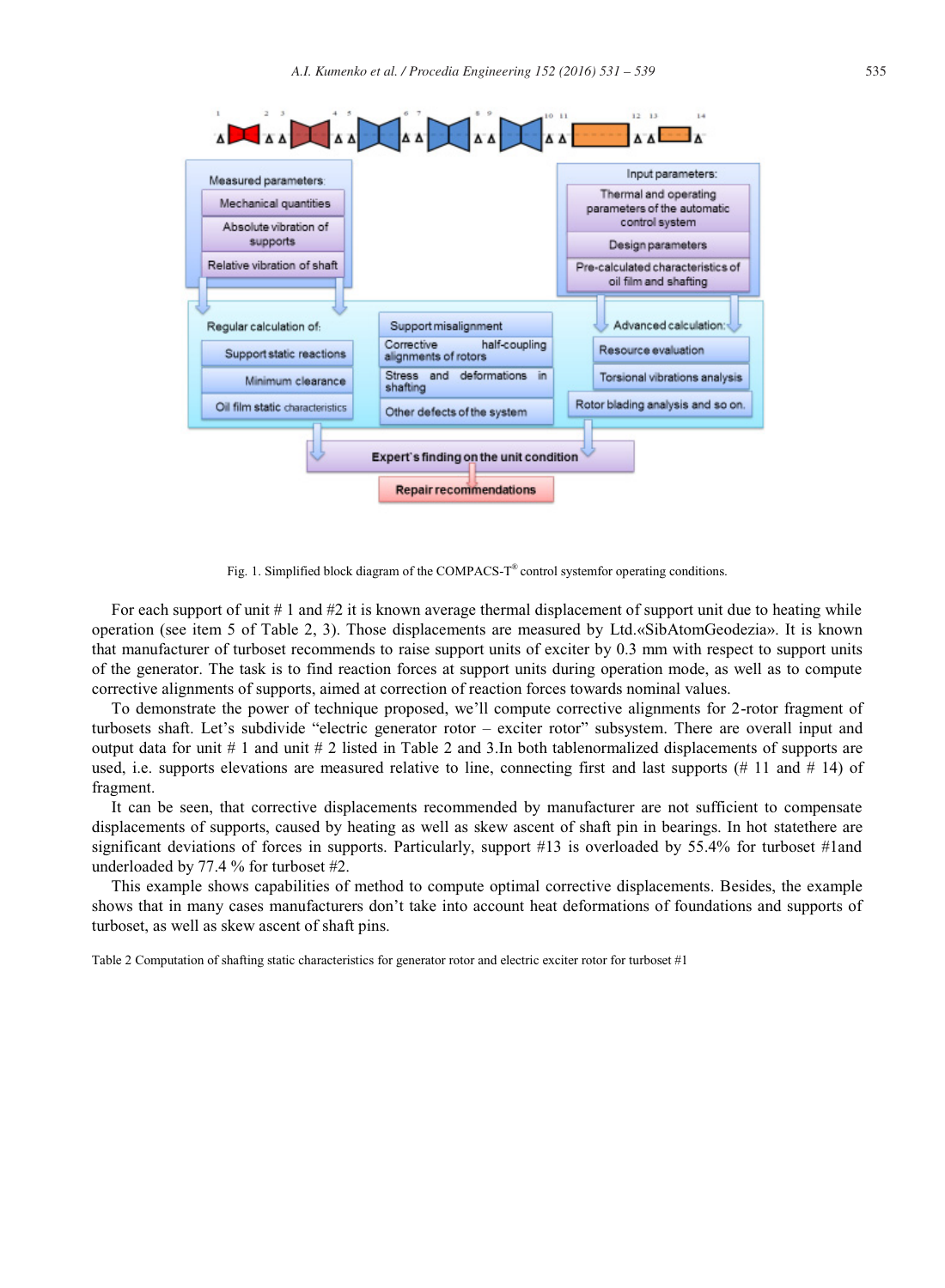| Step           |                                                                                                          |               | supports |              |          |              |
|----------------|----------------------------------------------------------------------------------------------------------|---------------|----------|--------------|----------|--------------|
| #              | Characteristics                                                                                          | units         | #11      | #12          | #13      | #14          |
| 1              | Nominal forces at supports (at nominal locations of supports)                                            | kN            | 813.1    | 751.9        | 118.6    | 111.1        |
| $\overline{c}$ | Nominal elevation of geometric centers of journal bearings                                               | mm            | $\theta$ | $-1.603$     | $-1.812$ | $\Omega$     |
| 3              | Corrective displacements recommended by manufacturer, before<br>normalization<br>mm                      |               | $\theta$ | $\mathbf{0}$ | 0.3      | 0.3          |
| 4              | Corrective displacements recommended by manufacturer, after<br>normalization<br>mm                       |               | 0.000    | $-0.189$     | 0.084    | 0.000        |
| 5              | cold-to-hot vertical displacements of supports, before normalization                                     | mm            | 2.196    | 1.625        | 1.311    | $\mathbf{0}$ |
| 6              | cold-to-hot vertical displacements of supports, after normalization                                      |               | $\theta$ | 0.812        | 0.697    | $\Omega$     |
| 7              | Overall vertical displacement of supports (item $4 +$ item 6)                                            | mm            | $\theta$ | 0.623        | 0.781    | $\Omega$     |
| 8              | Vertical reaction forces at final location of supports                                                   |               | 815.5    | 695.7        | 184.2    | 99.1         |
| 9              | Difference between final vertical reaction forces and nominal values                                     |               | 2.42     | $-56.16$     | 65.67    | $-11.93$     |
| 10             | Relative difference between final vertical reaction forces and nominal<br>values                         | $\frac{0}{0}$ | $0.3\%$  | $-7.5\%$     | 55.4%    | 10.7%        |
| 11             | Corrective displacements of supports, computed using linear model                                        | mm            | $\Omega$ | $-0.622$     | $-0.792$ | $\theta$     |
| 12             | Relative error of corrective displacements (item $11 +$ item 7)/(item 7)                                 | $\frac{0}{0}$ | 0%       | 0.1%         | $-1.4%$  | 0%           |
| 13             | Vertical reaction forces at final location of supports after corrective<br>displacement from item 11     | kN            | 812.5    | 757.5        | 113.1    | 111.5        |
| 14             | Relative difference between vertical reaction forces and nominal<br>values (item $13 -$ item 1)/(item 1) | $\frac{0}{0}$ | $-0.07%$ | 0.74%        | 4.59%    | 0.37%        |

Table 3. Computation of static characteristic of shafting for generator rotor and electric exciter rotor for turboset #2.

| Step |                                                                                     |       | supports     |              |          |          |
|------|-------------------------------------------------------------------------------------|-------|--------------|--------------|----------|----------|
| #    | Characteristics                                                                     | units | #11          | #12          | #13      | # $14$   |
|      |                                                                                     |       |              |              |          |          |
| 1    | Nominal forces at supports (at nominal locations of supports)                       | kN    | 813.1        | 751.9        | 118.6    | 111.1    |
| 2    | Nominal elevation of geometric centers of journal bearings                          | mm    | $\mathbf{0}$ | $-1.603$     | $-1.812$ | $\theta$ |
| 3    | Corrective displacements recommended by manufacturer, before<br>normalization<br>mm |       | $\mathbf{0}$ | $\mathbf{0}$ | 0.3      | 0.3      |
| 4    | Corrective displacements recommended by manufacturer, after<br>normalization<br>mm  |       | 0.000        | $-0.189$     | 0.084    | 0.000    |
|      |                                                                                     |       |              |              |          |          |
| 5    | cold-to-hot vertical displacements of supports, before normalization                | mm    | 1.587        | 1.206        | 0.529    | 0.000    |
| 6    | cold-to-hot vertical displacements of supports, after normalization                 | mm    | 0.000        | 0.619        | 0.086    | 0.000    |
| 7    | Overall vertical displacement of supports (item $4 +$ item 6)                       | mm    | 0.000        | 0.430        | 0.169    | 0.000    |
| 8    | Vertical reaction forces at final location of supports                              | kN    | 801.3        | 853.0        | 26.8     | 113.5    |
| 9    | Difference between final vertical reaction forces and nominal<br>values             | kN    | $-11.75$     | 101.10       | $-91.79$ | 2.43     |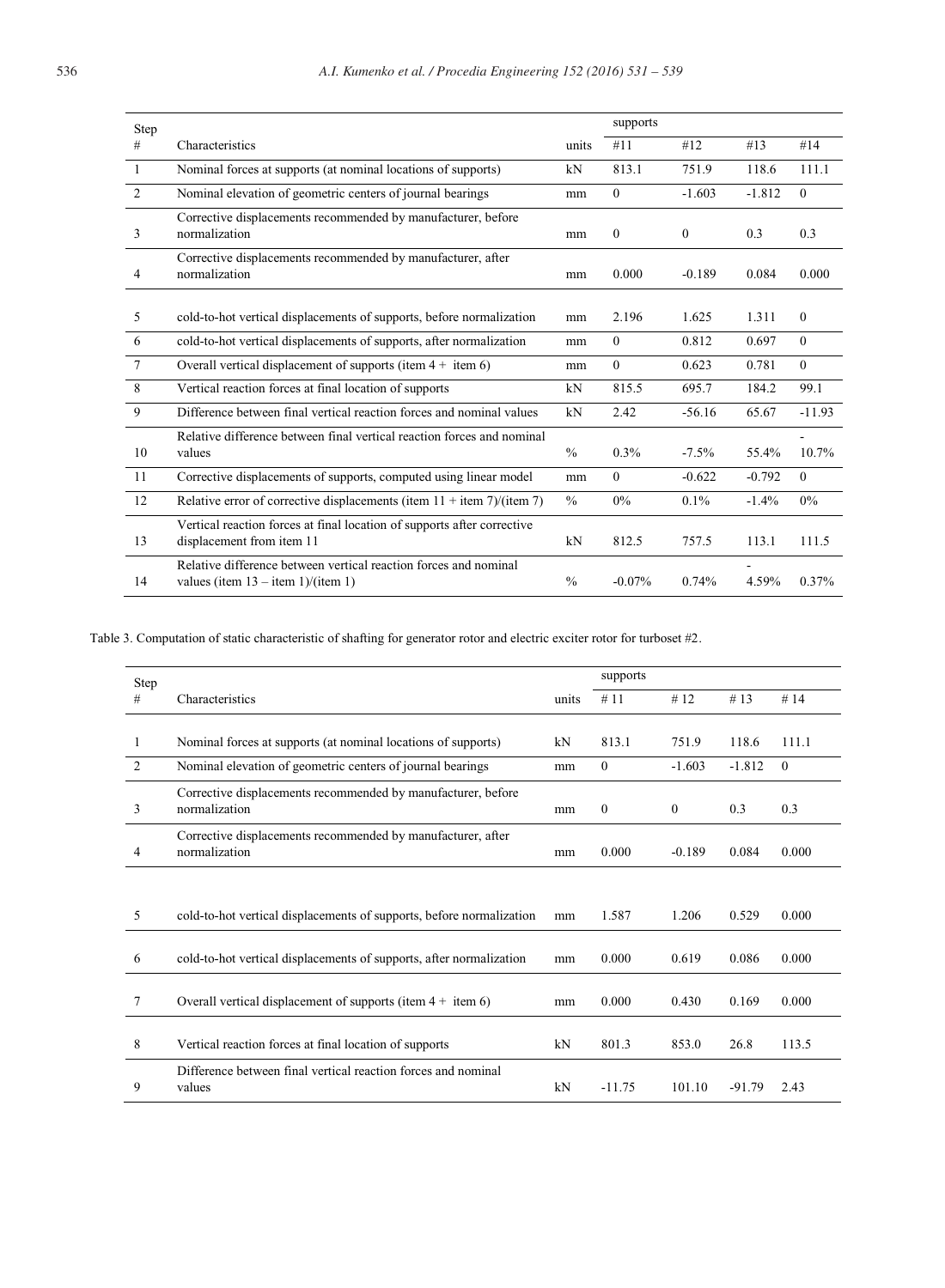| 10 | Relative difference between final vertical reaction forces and<br>nominal values                                      | $\frac{0}{0}$ | $-1.4%$  | 13.4%    | 77.4%    | $2.2\%$  |
|----|-----------------------------------------------------------------------------------------------------------------------|---------------|----------|----------|----------|----------|
| 11 | Corrective displacements of supports, computed using linear model,<br>iteration 1                                     | mm            | 0.000    | $-0.428$ | $-0.215$ | 0.000    |
| 12 | Relative error of corrective displacements (item $11 +$ item 7)/(item<br>7), iteration 1                              | $\frac{0}{0}$ | $0.0\%$  | $0.6\%$  | 27.1%    | $0.0\%$  |
| 13 | Vertical reaction forces at final location of supports after corrective<br>displacement from item 11, iteration 1     | kN            | 810.9    | 774.3    | 96.6     | 112.7    |
| 14 | Relative difference between vertical reaction forces and nominal<br>values (item $13 -$ item 1)/(item 1), iteration 1 | $\frac{0}{0}$ | $-0.3\%$ | $3.0\%$  | 18.5%    | 1.5%     |
| 15 | Corrective displacements of supports, computed using linear model,<br>iteration 1                                     | MM            | 0.000    | $-0.430$ | $-0.165$ | 0.000    |
| 16 | Relative error of corrective displacements (item $15 +$ item 7)/(item<br>7), iteration 1                              | $\frac{0}{0}$ | $0.0\%$  | $0.0\%$  | 2.4%     | $0.0\%$  |
| 17 | Vertical reaction forces at final location of supports after corrective<br>displacement from item 11, iteration 1     | kN            | 813.3    | 749.9    | 120.5    | 110.9    |
| 18 | Relative difference between vertical reaction forces and nominal<br>values (item $17 -$ item 1)/(item 1), iteration 1 | $\frac{0}{0}$ | $0.0\%$  | $-0.3%$  | 1.6%     | $-0.1\%$ |

To determine corrective displacementsof supports, it is proposed to use the matrix of influence. For the sake of simplicity, in this work wetake into account influence in vertical plane only of generator and electric exciter rotors (See Table 4)

Table 4. Matrix A of influence of support displacements on reaction forces, kN/mm.

|     | dy1      | dy2       | dy <sub>3</sub> | dy4      |
|-----|----------|-----------|-----------------|----------|
| ry1 | 6.73     | $-47.25$  | 40.12           | 0.64     |
| ry2 | $-51.74$ | 443.27    | $-418.68$       | 24.69    |
| ry3 | 44.39    | $-417.66$ | 410.58          | $-34.95$ |
| ry4 | 0.62     | 21.63     | $-32.03$        | 9.62     |

Change of reaction forces due to vertical displacements of supports reads:

$$
\Delta R = A \cdot \Delta y
$$

In this case, there are 4 vertical displacements and matrix of influence with size 4x4. If all supports of turboset are equallyshifted in vertical direction, the reaction forces are not changed. Also, if the whole shaft of turboset is rotated in vertical plane on small angle, the reaction forces are not changed. That's why matrix A has rank N-2, where N is number of supports. In the current case  $N=4$ . Let's fix  $1<sup>st</sup>$  and last supports at zero, and find displacements  $y_2, y_3$ .

Substitute  $y_1 = 0$ ,  $y_4 = 0$  in the set of linear equations and get over-determined equation set with respect to  $\Delta y_2$ ,  $\Delta y_3$ .

To solve the system, we use  $\Delta R$  from row 9at tables 2 and 3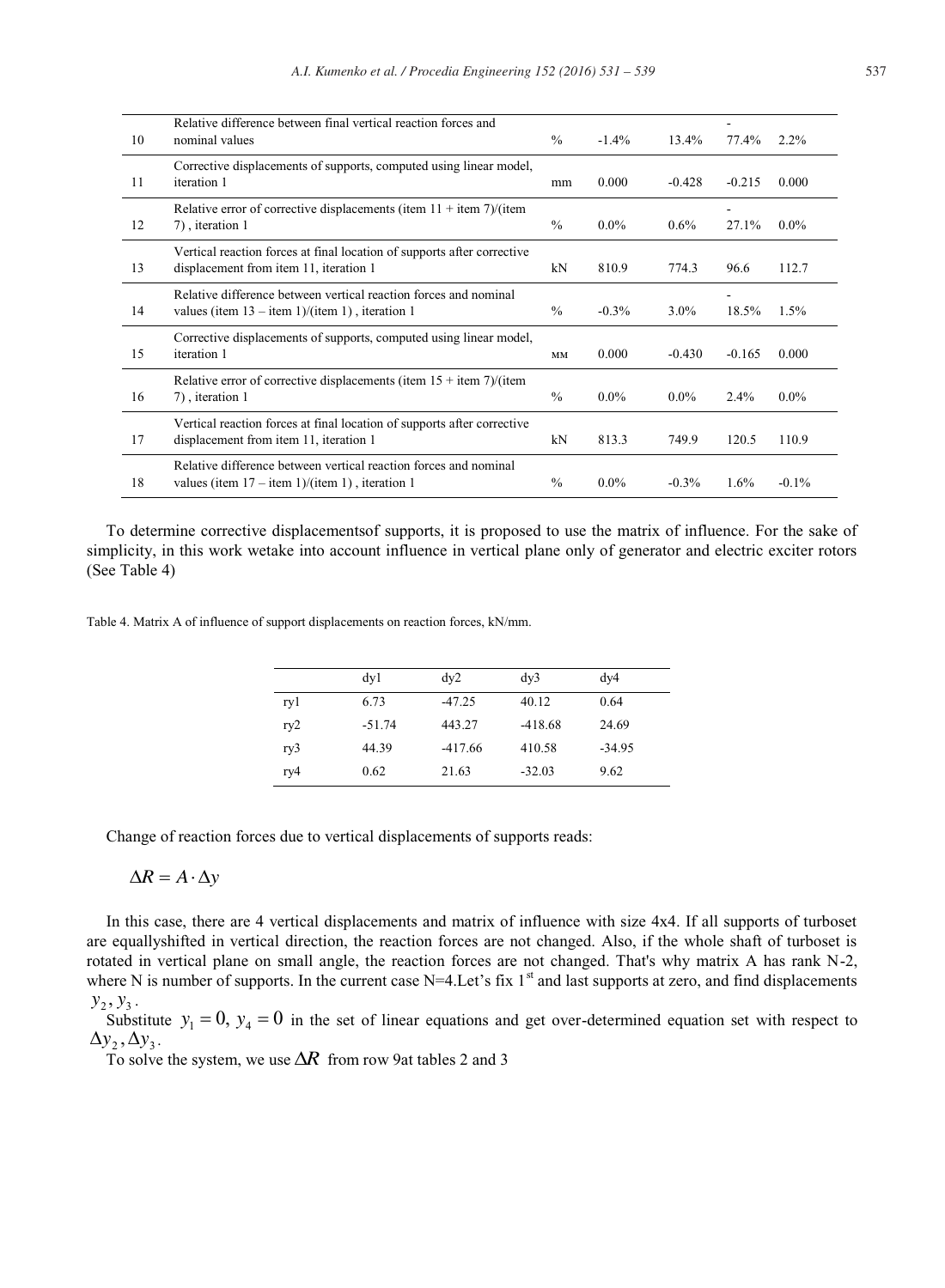$$
\Delta R_1 = \begin{bmatrix} 2.42 \\ -56.16 \\ 65.67 \\ -11.93 \end{bmatrix}_{u} \Delta R = \begin{bmatrix} -11.75 \\ 101.10 \\ -91.79 \\ 2.43 \end{bmatrix}
$$

Forsupports of turbosets #1 and #2 respecively.

Since the rank of the matrix A is equal to two, the unknown x, y are uniquely determined.

In line 11 in tables #2 and #3 there are corrective displacements computed using linear model for turbosets #1 and  $#2$  respectively. By using the calculated correction displacement for unit  $# 1$ , thermal misalignment are compensated almost completely, and reaction forces at supports gets close to nominal ones(see row 12).

When loads significantly deviate from nominal values, that is the case for support  $# 13$  at turboset  $#2$ , it can be necessary to perform second iteration to find corrective alignments with required accuracy. In such cases, linear model is not sufficiently accurate, because response of journal bearing to external load may be highly nonlinear.

To perform second iteration, it is necessary to apply corrective alignment computed at first iteration, then measure the difference between current reaction forces and nominal values, and use those values as new ∆R vector with the same sensitivity matrix.Input and output data for second iteration is listed in rows 17 and 18 of Table 3.

The technique proposed can also be used to optimize corrective alignments of coupling halves of adjacent rotors. Online measurement of shaft displacements should be done using averaging to compensate shaft periodic motion effects. It can be used later in automated control diagnostics systems to calculate corrective alignments of coupling halves on use "complete" set of shaft motion sensors.

To compute forces at bearings, it is necessary to know location of shaft pin in clearance, and it is necessary to numerically solve lubrication problem for the journal bearing. In our previous work, it is proposed to use precomputed results for lubrication problem and interpolation technique to get forces within journal bearing [12].

## **4. Conclusion**

- 1. A perfection concept is proposed for automated control diagnostics systems used at power plants with application of shaft sensors. It is proposed a systematic approach to solve a number of practical problems related with safety and performance of power generating turbosets. Diagnostics of multi-rotor turboset technical condition are significantly improved due to "complete" set of shaft motion sensors, applied at both sides of each journal bearing.
- 2. There have been given diagnostics signs of defects measured with shaft sensors.
- 3. It is suggested extra criteria of reliability of the turbine unit shafting and supports.
- 4. It is proposed flowchart of system COMPACS-T designed for technical monitoring of power generating turboset.
- 5. Using simplified 2-rotor 4-support turboset, it is shown that:
- 5.1. Corrective alignments of supports, recommended by manufacturers of turboset and generator, may be not sufficient to compensate misalignments of supports, caused by thermal deformations of turboset support system. Those corrective misalignments should be computed individually for each turboset, using real thermal deformations and real clearances of journal bearings.
- 5.2. It is proposed a technique for assessment of misalignments of supports based on online measurement of shaft displacements. Using mathematic model of journal bearings it is possible to compute reactions forces in each support, in the case when displacements of shaft pins are known.
- 6. The technique proposed can be utilized in systems of monitoring of technical state of turbosets as well as for optimal fit of corrective alignments of supports.